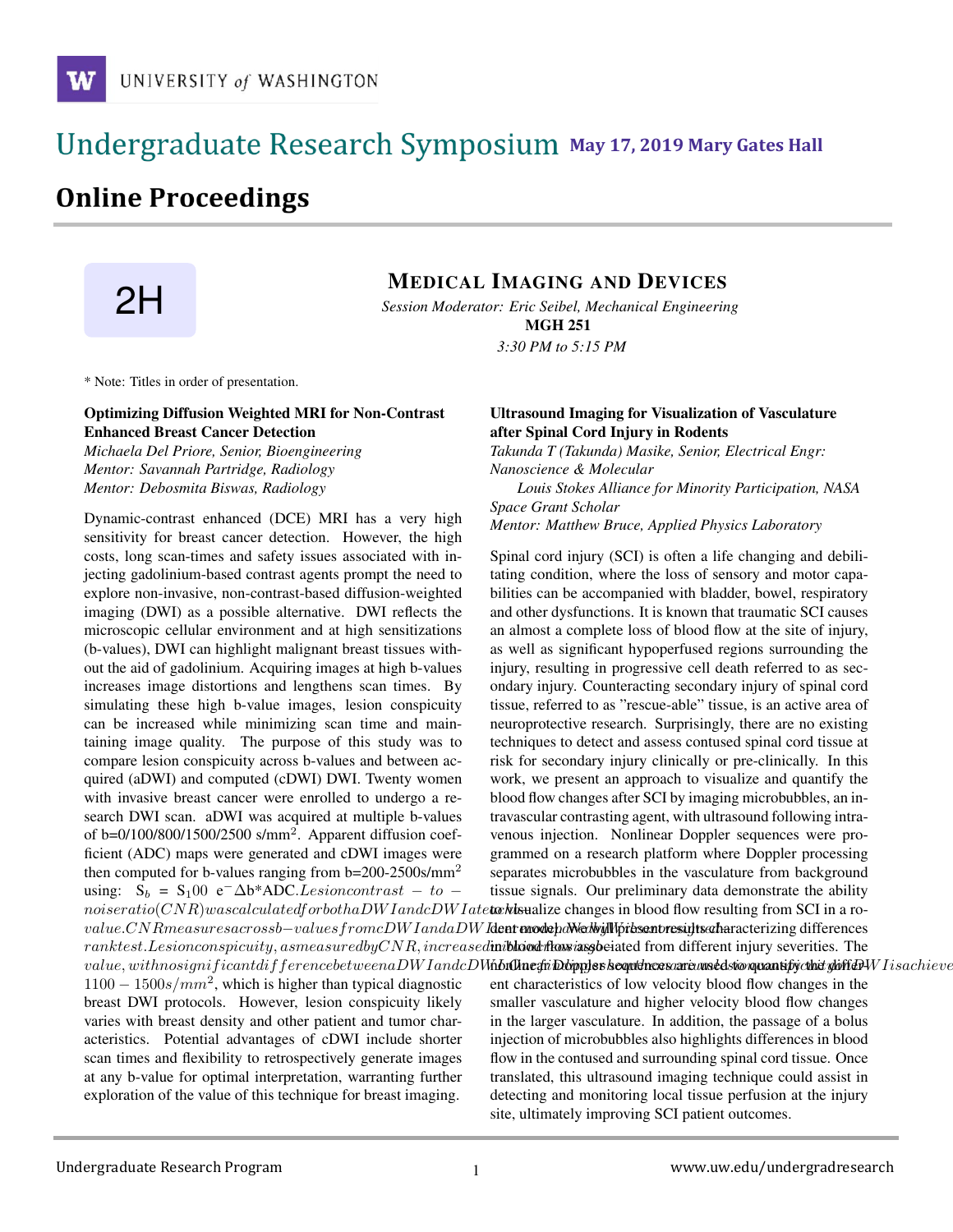#### A 3D Printed Microfluidic, Tumor Organoid Testing Platform for Personalized Cancer Care and Treatment

*Arman Reza (Arman) Naderi, Senior, Bioengineering Mentor: Albert Folch, Bioengineering*

Microfluidics is a field that consists of the manipulation of fluids in microchannels and chambers for a variety of biomedical applications from drug screening to the study of cell biology. Currently, the majority of microfluidic devices are made from drug-absorbent materials and manufactured using processes that are expensive, labor-intensive and timeconsuming. These constraints have limited the commercialization and dissemination of microfluidic technology into healthcare markets. Digital manufacturing is a computerbased manufacturing method which integrates digital designs, automated fabrication, and device testing in order to increase fabrication efficiency. Through recent advancements in digital manufacturing technologies like 3D printing and laser cutting, and the development of non-drug absorbent resins for 3D printing, the Folch lab has been inexpensively prototyping complex 3D microfluidic platforms capable of testing the effectiveness of personalized cancer therapies that utilize multiple drug exposures. Current methods for modeling cancer lack the ability to replicate the human microenvironment in which a tumor develops, and prevent high throughput analysis of the effects of therapeutics. This need to efficiently recapitulate physiologically relevant effects of disease progression have been addressed by patient-derived tumor organoids. Composed of patient-derived cancer cells cultured in vitro, tumor organoids are a promising method for accurately modeling cancer because they serve as a representative snapshot of the types of cancer cells seen within the patient. By performing tests on tumor organoids to observe the effect of different combinatorial therapies, personalized cancer treatment regimens can be developed to most effectively treat individual patients. Combining the advantages of digital manufacturing with tumor organoids, I have been able to 3D print a microfluidic device capable of trapping and treating organoids with different combinations of drugs through the use of biocompatible, non-drug absorbent resins. This device's functionality and manufacturability demonstrates that digital manufacturing is vital for the implementation of microfluidics into healthcare industries.

#### Molecular Imaging of Inflammation with Ultrasound and Targeted / Non-Targeted Microbubbles

*Mingxin (Ming) Ren, Senior, Bioengineering Mary Gates Scholar, Undergraduate Research Conference Travel Awardee Mentor: Matthew Bruce, Applied Physics Laboratory*

The use of targeted microbubbles to image the molecular expression of vascular factors is an active area of ultrasound research. Combining the imaging advantages of ultrasound (e.g. cost, ease of use, availability) with the potential of molecular imaging makes targeted microbubbles especially attractive for studying the expression of vascular factors. During imaging, signals from molecularly attached microbubbles need to be separated from signals of non-attached freeflowing microbubbles in the vasculature. Thus far, different indirect approaches have been used to isolate stationary microbubbles. In this work, we present a direct approach to classify bound microbubbles in the presence of free-flowing microbubbles by processing nonlinear Doppler acquisitions. Nonlinear Doppler sequences are programmed on a research platform where Doppler processing separates low frequency stationary microbubbles signals from high frequency flowing microbubbles signals. In-vitro experiments are conducted by imaging stationary microbubbles surrounded by free-flowing microbubbles in a dialysis tube. In-vivo experiments are conducted by applying this approach to image the extent of inflammation associated with spinal cord injury (SCI), which plays a critical role in progressive tissue loss after injury. Both targeted and non-targeted microbubbles have been imaged in a rat SCI model. Targeted microbubbles were made for the inflammation marker p-selectin. Our in vivo results show successful separation of a limited number of nontargeted microbubbles adhering around spinal cord contusions. We believe this may be due to interactions between microbubbles and activated leukocytes. We expect to observe increases in bubble adherence and differences in the spatial distribution in using targeted bubbles, hopefully elucidating the extent of inflammation due to SCI. This work demonstrates the potential to separate bound targeted microbubbles from of free-flowing microbubbles to image a vascular factor for inflammation, which demonstrates practical pre-clinical ultrasound molecular imaging and opportunities for broader applications.

#### Engineering 3D Smooth Muscle Tubular Vessels with Controllable Architectures for Study of Structure-Function Relationships

*Marcus Rhodehamel, Senior, Bioengineering Mary Gates Scholar Mentor: Deok-Ho Kim, Bioengineering Mentor: Nisa Williams, Bioengineering*

Current methods of modeling tissues rely on two-dimensional (2D) cell cultures which fail to incorporate the threedimensional (3D) aspect of native tissues in the body and therefore cannot mimic tissue-specific conditions in vivo. The inability to accurately mimic the native properties of tissues in vitro makes characterizing physiological cell behavior challenging and limits the applications of these models. As such, the lack of sufficient in vitro tissue models necessitates the need for a more advanced engineered tissue models that accurately recapitulates the native morphology and function of cells in vivo. Previously developed in vitro platforms that attempt to model human vasculature in vivo have been lim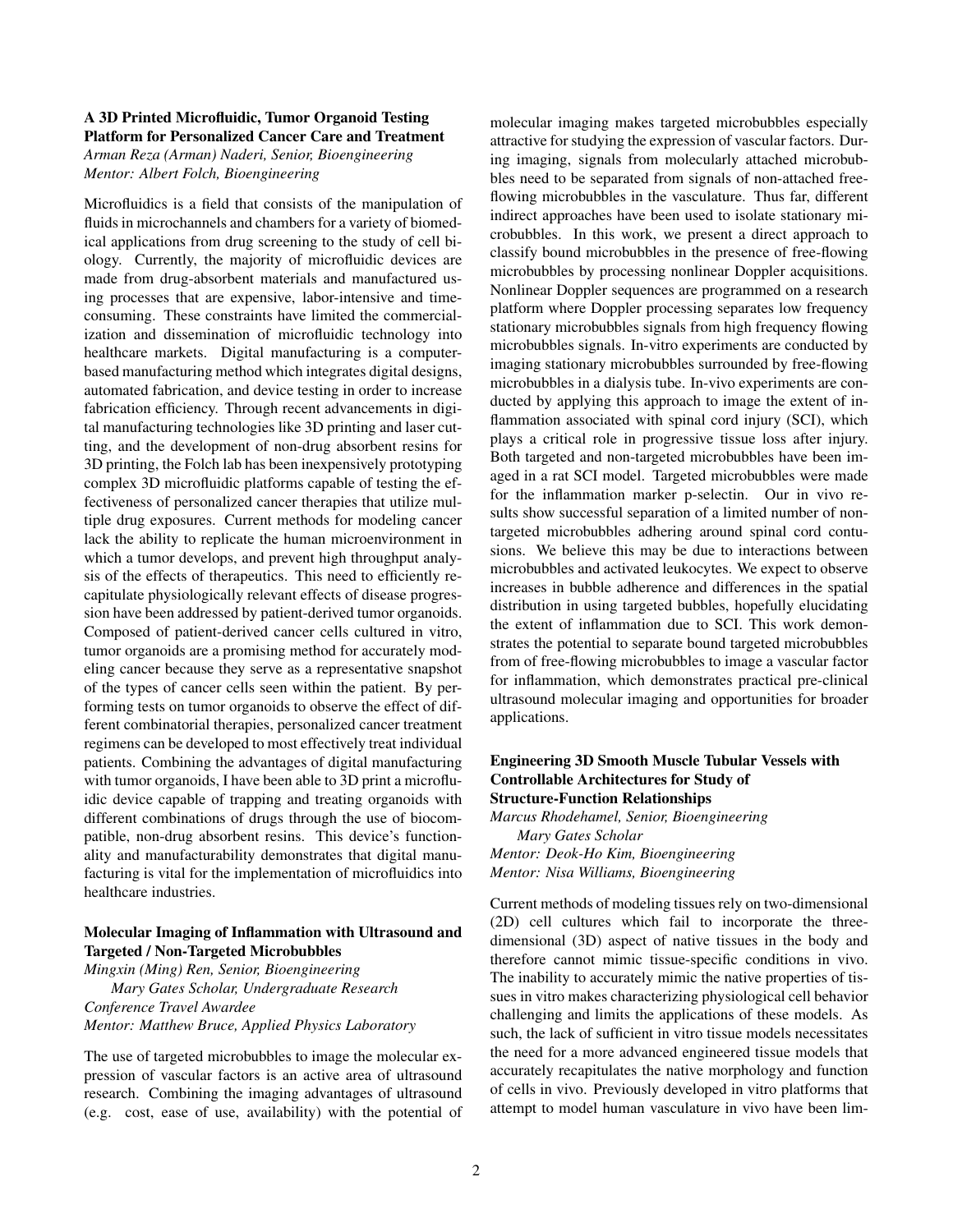ited in their ability to imitate the circumferential architecture of smooth muscle cells which surround the veins and arteries. Through the production of a more advanced vascular tissue engineered platform that accurately recapitulates biomimetic conditions of native tissue, we could better study cardiovascular biology, disease modeling, and drug-response in a dish. We propose the fabrication of an architecturally-controlled multi-layered 3D smooth muscle cardiovascular model that mimics the tubular structure of blood vessels in vivo to study structure-function relationships. Utilizing a thermoresponsive nanopatterned film, we are able to direct cell alignment and layer sheets of cells to create a circumferentially aligned 3D smooth muscle tissue model that mimics the physiology of the vascular tunica media. Furthermore, we have designed a fibrin gel casting method to produce tubes with a hollow intraluminal space that has mechanical properties that are physiologically relevant to human tissue. We aim to determine how anisotropic alignment of smooth muscle affects vascular compliance. This model is highly versatile in nature and can be functionalized with a wide variety of cell types to accommodate different tubular tissue structure throughout the human body.

#### OsteoApp: Towards Ubiquitous Osteoporosis Screening

*Parker Scott (Parker) Ruth, Senior, Bioengineering, Computer Engineering*

*Mary Gates Scholar, UW Honors Program, Washington Research Foundation Fellow Mentor: Shwetak Patel, Computer Science & Engineering Mentor: Edward Wang, Electrical and Computer Engineering*

Osteoporosis — a condition characterized by abnormally low bone density — primarily afflicts women over the age of 65 and is estimated to cause almost 9 million annual fractures worldwide. The current gold standard for clinical osteoporosis screening is dual-energy x-ray absorpiometry (DEXA), which can be used in combination with demographic metrics to estimate an individual's likelihood of fracturing a bone. Early detection of osteoporosis enables preventative dietary, lifestyle, and pharmaceutical interventions to improve patient outcomes. However, DEXA requires access to expensive equipment and specialized facilities. This motivates the need for an inexpensive and ubiquitous osteoporosis screening technology, bringing access to osteoporosis screening to individuals in low resource settings. In this work, I designed, implemented, and evaluated a smartphone application called OsteoApp that attempts to infer bone density indirectly by measuring the resonant properties of bone. Using my smartphone application prototype in parallel with a custom hardware setup, I collected data from retirement community members with known DEXA scan results as well as from a control group of University of Washington students. I analyzed these data to evaluate the feasibility of a smartphone-based osteoporosis screening solution.

#### Application of Photoplethysmograhy in the Measurement of Physiological Parameters

*Sabrina Xie, Senior, Biology (Molecular, Cellular & Developmental) Mentor: Ruikang Wang, Bioengineering*

Heart rate, as an essential health indicator, can provide valuable information to evaluate the fitness level of an individual. To improve the health and wellness, an affordable, noninvasive, and robust device monitoring the condition of the heart that could track long-term physiological measurement of an individual is highly demanded. Intrinsic signal optical imaging (ISOI) technology is an innovative, simple and favorable optical technique directly used for detecting miniscule intrinsic optical signals in tissues. Here, we have developed an ISOI system and taking advantages of an intensitysensitive algorithm to monitor blood volume change in the vasculature bed in tissues which is indicative of heart pulse throughout the day. A green (532 nm), red (650 nm) laser, and a CCD camera were implemented allowing the production of an affordable, efficient and robust heart rate monitoring device. To provide accurate evaluation for the level of health, a highly sensitive intensity-based algorithm was implemented to this device, which detect the minuscule blood volume change based on the scattered light reflected from the tissues. Parameters such as the rate of blood flow, blood pressure, blood oxygenation, and hemodynamic property were extracted from the intrinsic signal and provide information for further evaluation of the heart condition and heart diseases. Our device can be a powerful tool for medical services to track and control the progression of the disease and further lowering the cost of medical care alleviating the financial burden for the individual, communities, nations and worldwide organizations.

#### Medical Imaging for Realtime Diagnosis on Magic Leap One

*Paul Yoo, Junior, Applied & Computational Mathematical Sciences (Discrete Mathematics & Algorithms) Yingru (Alan) Feng, Senior, Computer Science Mentor: Aditya Sankar, Computer science and engineering*

Medical imaging techniques such as X-ray, provide clinicians intensive information on the disease/condition of patients. However, clinicians have to look away from the subject to refer to medical images, thereby losing track of their work. Thus, clinicians usually study the images prior to surgery and limit reference time to images during surgery. Furthermore, unlike X-ray, novel imaging methods (such as optical ultrasound) are not taught in medical schools, so untrained clinicians face challenges in interpreting the images. These two limitations restrict the clinicians' ability to fully utilize and